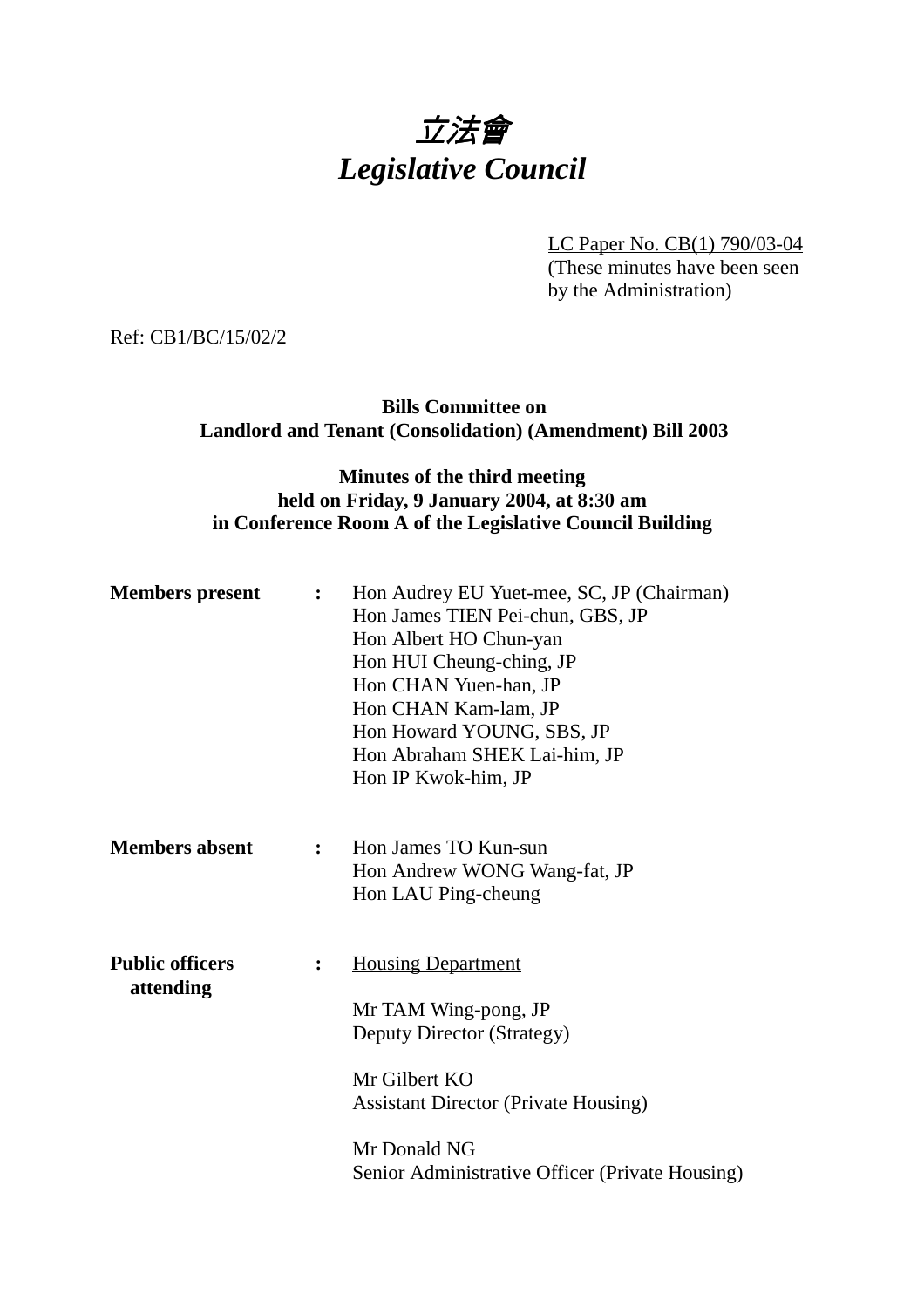|                            |                  | Department of Justice                                                     |
|----------------------------|------------------|---------------------------------------------------------------------------|
|                            |                  | Mr John WILSON<br><b>Consultant Counsel</b>                               |
|                            |                  | Ms Carmen CHU<br><b>Senior Government Counsel</b>                         |
|                            |                  | <u>Rating and Valuation Department</u>                                    |
|                            |                  | Mr WONG Chun-shiu, JP<br>Deputy Commissioner                              |
|                            |                  | Mr SIU Kuen-sang<br><b>Acting Assistant Commissioner (Special Duties)</b> |
|                            |                  | Mr CHAN Kwok-fan<br><b>Senior Rent Officer</b>                            |
| <b>Clerk in attendance</b> | $\ddot{\bullet}$ | Miss Becky YU<br>Chief Council Secretary (1)1                             |
| <b>Staff in attendance</b> | $\mathbf{L}$     | Ms Bernice WONG<br><b>Assistant Legal Adviser 1</b>                       |
|                            |                  | Mrs Mary TANG<br>Senior Council Secretary (1)2                            |

**I.** Confirmation of minutes<br>(LC Paper No. CB(1) 706/03-04 -- Minutes of the meeting held on 18 December 2003)

The minutes of the meeting held on 18 December 2003 were confirmed.

# **II. Meeting with the Administration**

| (LC Paper No. CB(1) 585/03-04(07)        | -- List of follow-up actions arising |
|------------------------------------------|--------------------------------------|
| (issued for the meeting<br><sub>on</sub> | from the discussion<br>$\alpha$      |
| 18 December 2003)                        | 20 November 2003                     |
| LC Paper No. CB(1) 585/03-04(08)         | -- Administration's response to LC   |
| (issued for the meeting<br><sub>on</sub> | Paper No. $CB(1)$ 585/03-04(07)      |
| 18 December 2003)                        | (except item 5)                      |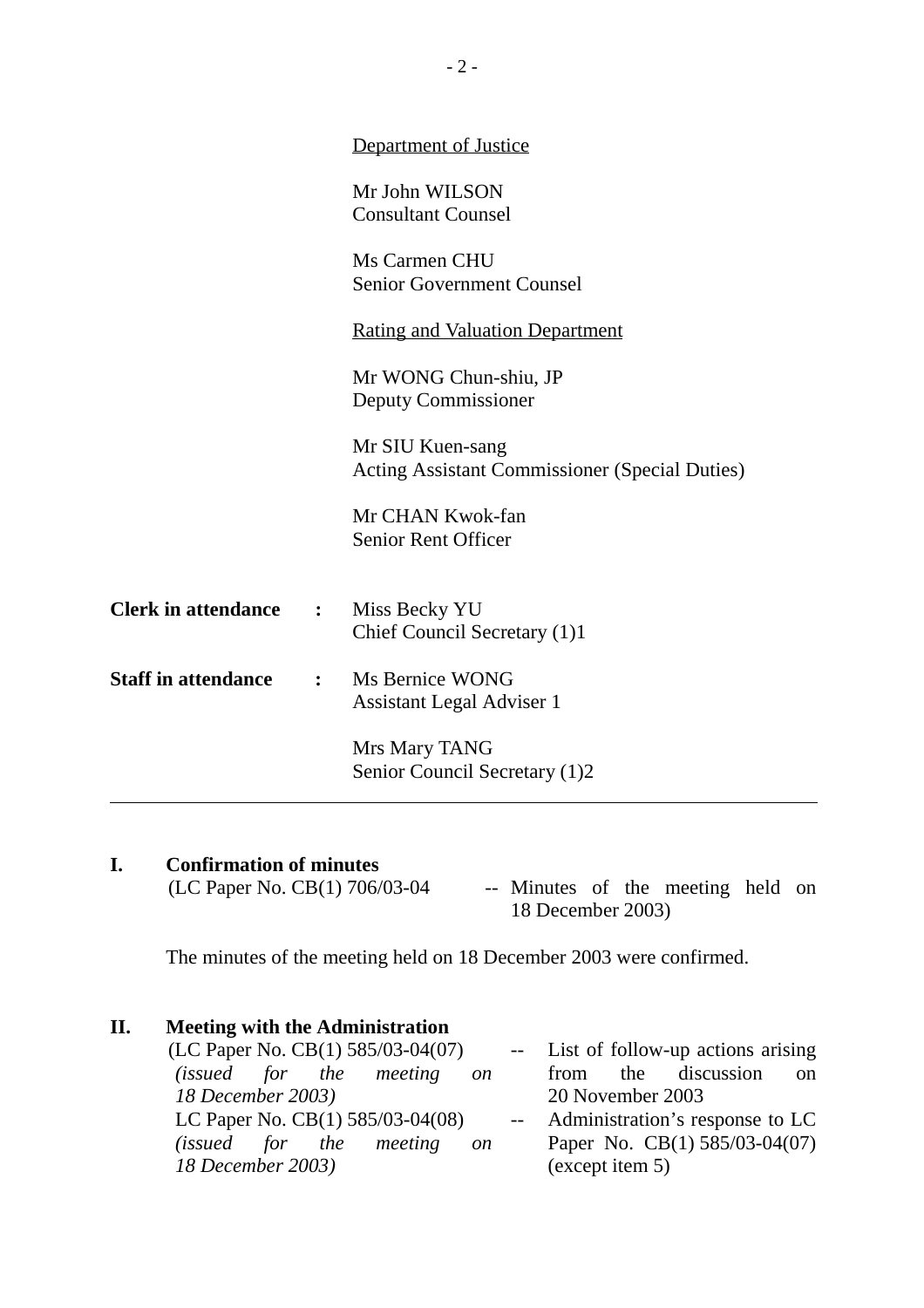| LC Paper No. CB(1) 602/03-04(05)   |                          | Administration's response<br>to            |
|------------------------------------|--------------------------|--------------------------------------------|
| (issued for the meeting<br>on      |                          | item 5 of LC Paper<br>No.                  |
| 18 December 2003)                  |                          | $CB(1)$ 585/03-04(07)                      |
| LC Paper No. CB(1) 708/03-04(01)   |                          | Submission from the Real Estate            |
|                                    |                          | Developers Association of Hong             |
|                                    |                          | Kong (English version only)                |
| LC Paper No. $CB(1)$ 708/03-04(02) | $\overline{\phantom{a}}$ | Submission from Hong Kong                  |
|                                    |                          | Bar Association (English version)          |
|                                    |                          | only)                                      |
| LC Paper No. CB(1) 708/03-04(03)   | $--$                     | Summary of concerns (as at                 |
|                                    |                          | 6 January 2004)                            |
| LC Paper No. CB(1) 708/03-04(04)   |                          | List of follow-up actions arising          |
|                                    |                          | discussion<br>the<br>from<br><sub>on</sub> |
|                                    |                          | 18 December 2003))                         |

- 2. The Committee deliberated (Index of proceedings attached at **Annex A**).
- 3. The Administration was requested to
	- (a) advise the share of tenancies to be affected by the urban renewal programme as opposed to that of the entire property rental market;
	- (b) critically examine the adequacy of leaving just two months for the public to be informed of the legislative changes before the appointed date to implement the Bill taking into account the far-reaching implications of the removal of security of tenure on the existing some 260 000 tenants/sub-tenants. The sudden surge in applications for tenancy renewal within the two-month period would inevitably have an impact on the capacity of the Lands Tribunal;
	- (c) provide a list of suggested information which a landlord might require a potential tenant to provide, on a voluntary basis and without contravening privacy protection, before deciding whether or not to let his property to the tenant;
	- (d) obtain from the Police the following information
		- (i) number of reports of alleged offences which emanated from tenancy disputes between landlords and tenants, such as vandalization and default in rent payment, over the past five years;
		- (ii) number of prosecution against the provision of false information by both landlords and tenants under the Theft Ordinance (Cap. 210) over the past five years; and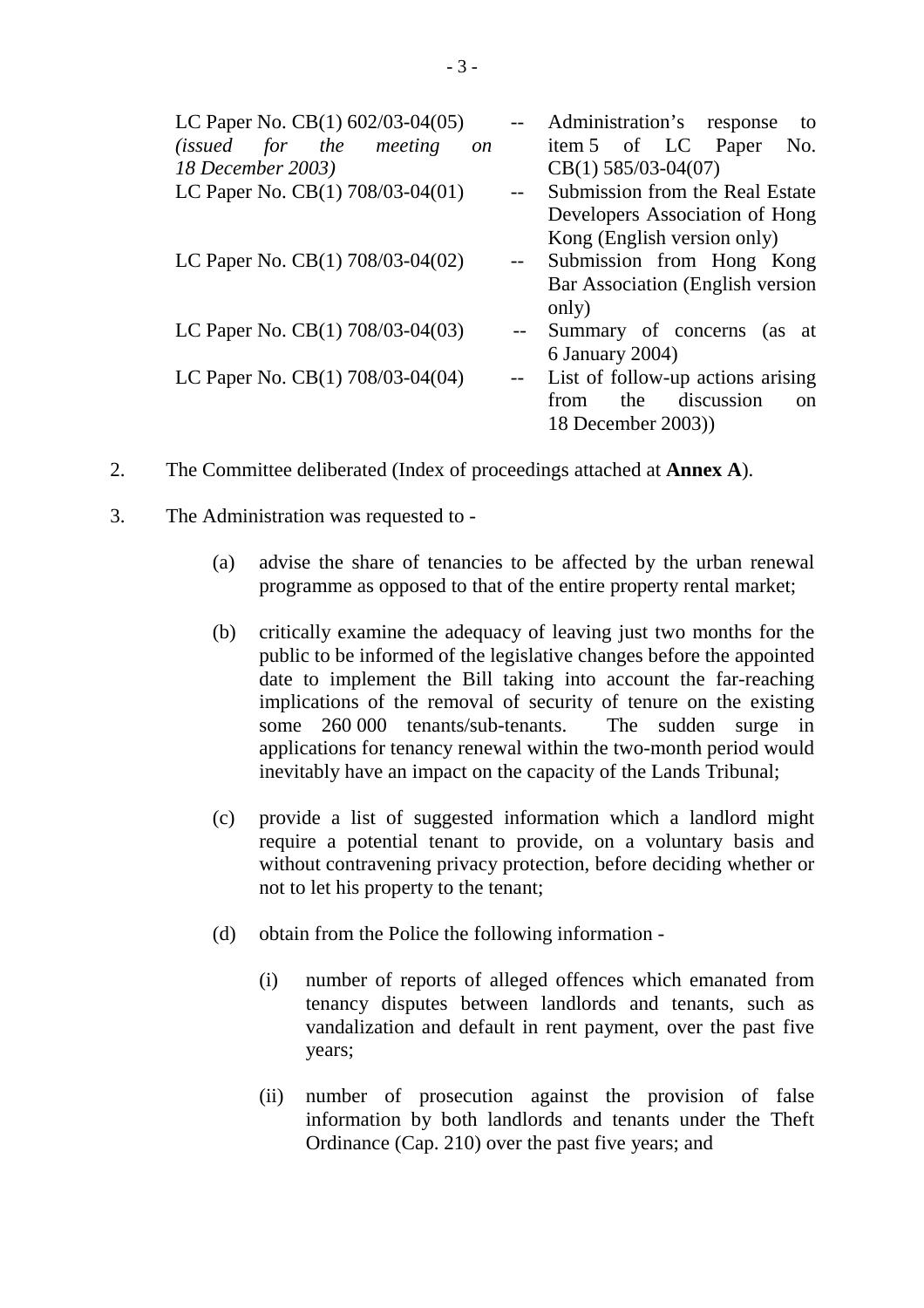- (iii) revised internal guidelines on the procedures to be adopted in dealing with tenancy disputes in the light of the Landlord and Tenant (Consolidation) (Amendment) Ordinance 2002.
- (e) provide, before 29 January 2004, a paper on the feasibility of further streamlining the repossession procedures after the removal of the security of tenure provisions; and
- (f) advise the prevailing eligibility criteria for public rental housing (PRH) and the assistance available, from both Government and nongovernment organizations, to those past beneficiaries of subsidized home ownership schemes who could not afford rented accommodation in the private sector. Consideration should also be given to offering PRH to tenants evicted as a result of the enactment of the Bill.
- 4. The meeting ended at 10:35 am.

Council Business Division 1 Legislative Council Secretariat 15 January 2004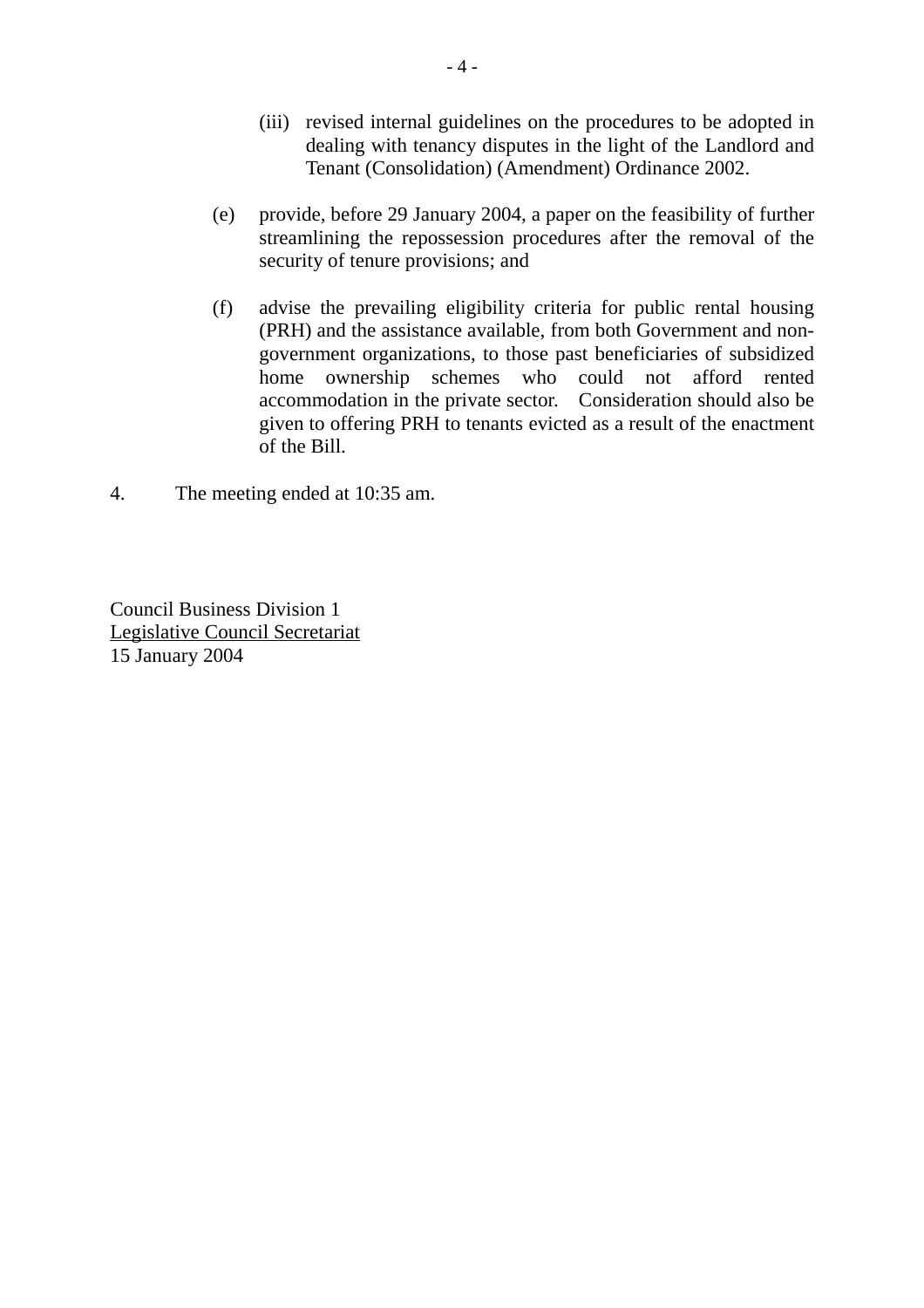### **Proceedings of the meeting of the Bills Committee on Landlord and Tenant (Consolidation) (Amendment) Bill 2003 Meeting on Friday, 9 January 2004, at 8:30 am in Conference Room A of the Legislative Council Building**

| <b>Time marker</b> | <b>Speaker</b>                              | Subject(s)                                                                                                                                                                                                                                                                                                                                                                 | <b>Action required</b>                                                                                                                                                                                                                                                                                                                                                                |
|--------------------|---------------------------------------------|----------------------------------------------------------------------------------------------------------------------------------------------------------------------------------------------------------------------------------------------------------------------------------------------------------------------------------------------------------------------------|---------------------------------------------------------------------------------------------------------------------------------------------------------------------------------------------------------------------------------------------------------------------------------------------------------------------------------------------------------------------------------------|
| $000000 - 000148$  | Chairman                                    | Introductory<br>remarks<br>and<br>confirmation of minutes of the<br>meeting<br>held<br><sub>on</sub><br>18 December 2003 (LC Paper<br>No. CB(1) 708/03-04)                                                                                                                                                                                                                 |                                                                                                                                                                                                                                                                                                                                                                                       |
| $000149 - 000500$  | Chairman<br>Administration                  | of<br>Summary<br>concerns<br>(LC Paper No. CB(1) 708/03-<br>04(03)                                                                                                                                                                                                                                                                                                         |                                                                                                                                                                                                                                                                                                                                                                                       |
| $000501 - 001545$  | Mr James TIEN<br>Chairman<br>Administration | Removal of security of tenure<br>for domestic tenancies<br>(a) Hong Kong Institute of<br>Surveyor's suggestion of<br>imposing a 24-month grace<br>period;<br>(b) Administration's proposal<br>of setting the appointed<br>date at two months from<br>the passage of the Bill;<br>(c) Transitional arrangements;<br>and<br>(d) Adequacy of the proposed<br>two-month period |                                                                                                                                                                                                                                                                                                                                                                                       |
| 001546 - 001924    | Chairman<br>Administration<br>Mr James TIEN | Views of the Urban Renewal<br>(URA) and<br>Authority<br>the<br>Resident<br>Association<br>on<br>(Kwun<br>Tong) Old<br>Urban<br>Renewal                                                                                                                                                                                                                                     | The Clerk to extract<br>concerns relating to the<br>impact of the Bill on<br>tenants<br>affected<br>by<br>redevelopment projects<br>of URA for discussion<br>at the next meeting on<br>19 January 2004<br>The Administration to<br>advise the share of<br>tenancies to be affected<br>by the urban renewal<br>programme as opposed<br>to that of the entire<br>property rental market |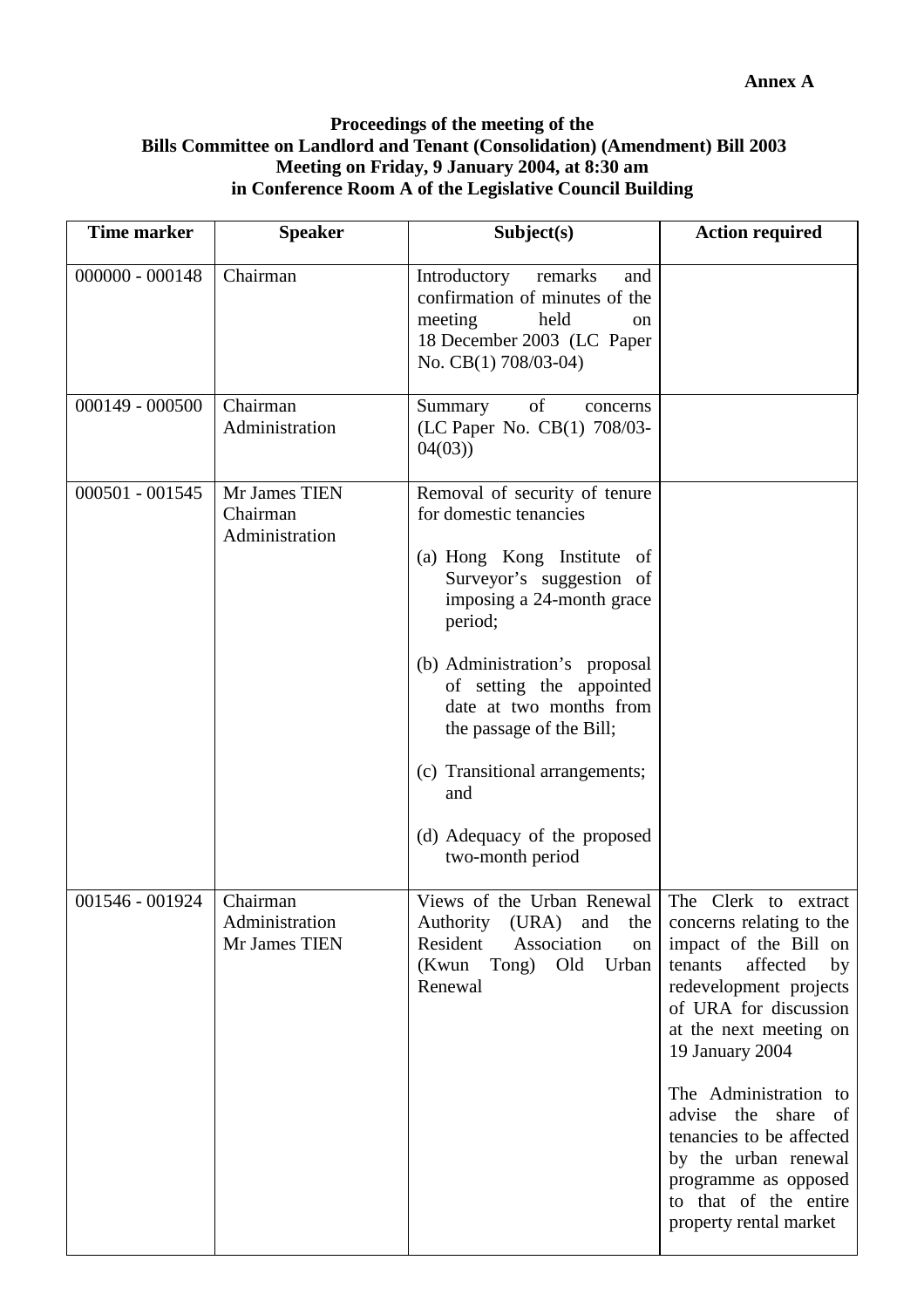| <b>Time marker</b> | <b>Speaker</b>                                                                       | Subject(s)                                                                                                                                                                                                                                                                                                                                | <b>Action required</b>                                                                                                                                                                                                                                                                                                                                                                                                                                                                                                                                                                                                                                                                                                                                                                                               |
|--------------------|--------------------------------------------------------------------------------------|-------------------------------------------------------------------------------------------------------------------------------------------------------------------------------------------------------------------------------------------------------------------------------------------------------------------------------------------|----------------------------------------------------------------------------------------------------------------------------------------------------------------------------------------------------------------------------------------------------------------------------------------------------------------------------------------------------------------------------------------------------------------------------------------------------------------------------------------------------------------------------------------------------------------------------------------------------------------------------------------------------------------------------------------------------------------------------------------------------------------------------------------------------------------------|
| 001925 - 002223    | Chairman<br>Administration                                                           | Minimum notice period for<br>non-domestic<br>and<br>domestic<br>tenancies                                                                                                                                                                                                                                                                 |                                                                                                                                                                                                                                                                                                                                                                                                                                                                                                                                                                                                                                                                                                                                                                                                                      |
| 002224 - 003535    | Chairman<br>Administration<br>Mr James TIEN<br>Mr HUI Cheung-ching<br>Mr IP Kwok-him | for<br>requirement<br>Statutory<br>provision<br>of<br>personal<br>information<br>(a) Imposition<br>of<br>criminal<br>liability on provision of<br>false<br>information<br>by<br>tenants;<br>(b) Information which could<br>be provided by tenants;<br>and<br>Police<br>(c) Concern<br>about<br>inaction<br>against<br>tenancy<br>disputes | The Administration to -<br>(a) obtain<br>from<br>the<br>Police the number<br>of<br>prosecution<br>against<br>the<br>provision of false<br>information by both<br>landlords<br>and<br>tenants under the<br>Ordinance<br>Theft<br>(Cap. 210) over the<br>past five years, and<br>the revised internal<br>guidelines on<br>the<br>procedures to<br>be<br>adopted in dealing<br>with<br>tenancy<br>disputes in the light<br>of the Landlord and<br>Tenant<br>(Consolidation)<br>(Amendment)<br>Ordinance<br>2002;<br>and<br>(b) provide a list of<br>suggested<br>information which a<br>landlord<br>might<br>require a potential<br>tenant to provide,<br>on a voluntary basis<br>and<br>without<br>contravening<br>privacy protection,<br>before<br>deciding<br>whether or not to let<br>his property to the<br>tenant |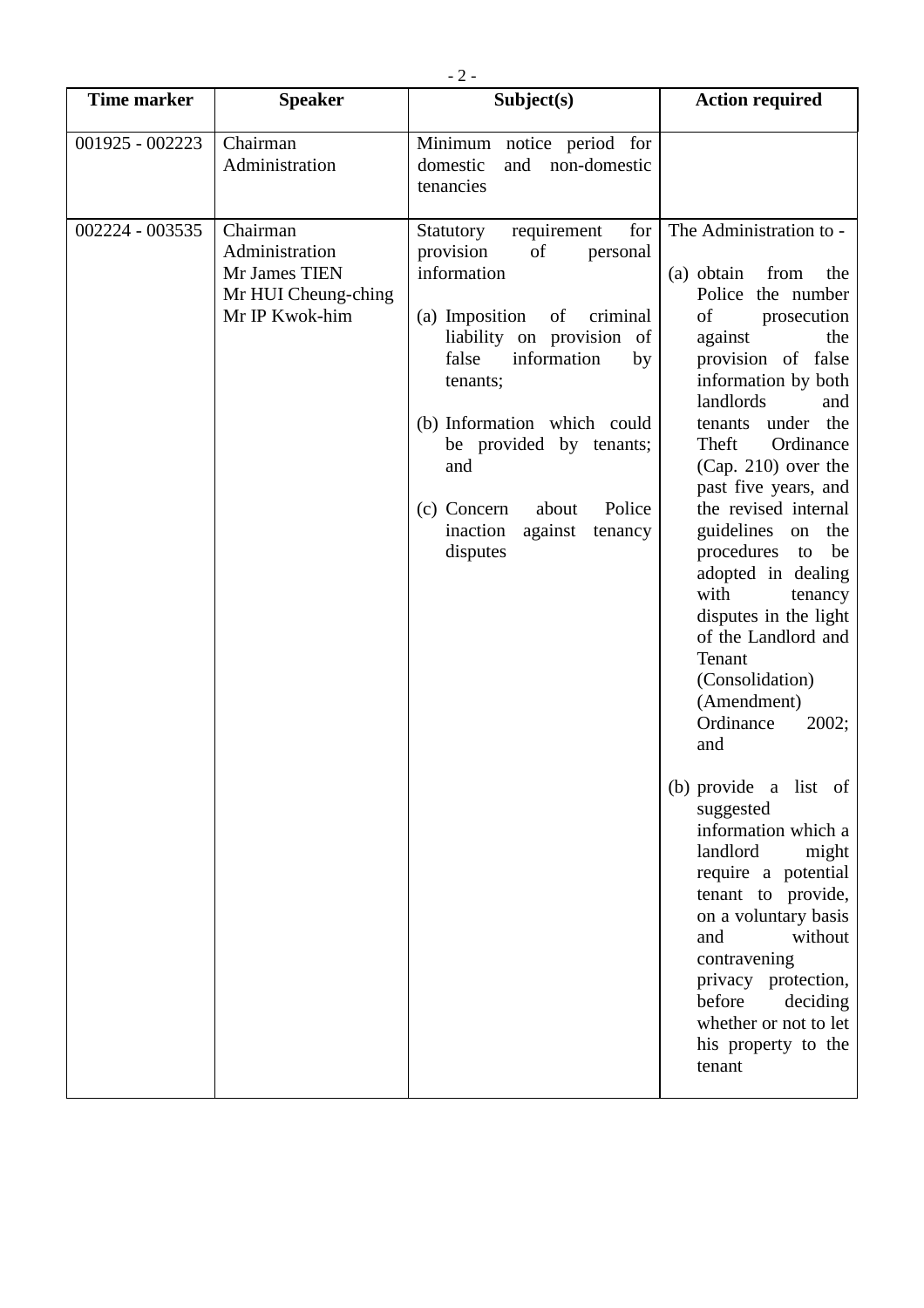| <b>Time marker</b> | <b>Speaker</b>                                                                 | Subject(s)                                                                                                                                                                                                                                                                                                                    | <b>Action required</b>                                                                                                                                                                                                                                                                                                                                                                                                         |
|--------------------|--------------------------------------------------------------------------------|-------------------------------------------------------------------------------------------------------------------------------------------------------------------------------------------------------------------------------------------------------------------------------------------------------------------------------|--------------------------------------------------------------------------------------------------------------------------------------------------------------------------------------------------------------------------------------------------------------------------------------------------------------------------------------------------------------------------------------------------------------------------------|
| 003536 - 004937    | Mr Albert HO<br>Chairman<br>Mr James TIEN<br>Administration                    | Imposition of criminal liability<br>on the provision of false<br>information in respect of<br>private tenancy and need to<br>differentiate<br>between<br>intentional and non-intentional<br>provision of false information                                                                                                    | The Administration to<br>obtain from the Police<br>the number of reports<br>alleged<br>of<br>offences<br>which emanated from<br>tenancy<br>disputes<br>between landlords and<br>such<br>tenants,<br>as<br>vandalization<br>and<br>default in rent payment,<br>over the past five years<br>The Clerk to obtain the<br>same from the Hong<br>Kong Owners Club and<br>Hong Kong Real Estate<br>Agencies<br>General<br>Association |
| 004938 - 010012    | Chairman<br>Administration<br>Mr CHAN Kam-lam<br>Mr Albert HO<br>Mr James TIEN | Streamlining of repossession<br>procedures (LC Paper No.<br>$CB(1) 602/03-04(05))$<br>(a) Subject to be discussed by<br>Panel on Administration of<br>Justice and Legal Services<br>its<br>meeting<br>at<br>on<br>29 January 2004; and<br>(b) Need<br>consider<br>the<br>to<br>feasibility of outsourcing<br>bailiff services | The Administration to<br>before<br>provide,<br>29 January 2004,<br>a<br>paper on the feasibility<br>of further streamlining<br>the<br>repossession<br>procedures<br>after<br>the<br>removal of the security<br>of tenure provisions                                                                                                                                                                                            |
| $010013 - 010218$  | Chairman<br>Administration                                                     | raised<br>Other<br>by<br>concerns<br>Property Agencies Association<br>and the Law Society of Hong<br>Kong                                                                                                                                                                                                                     |                                                                                                                                                                                                                                                                                                                                                                                                                                |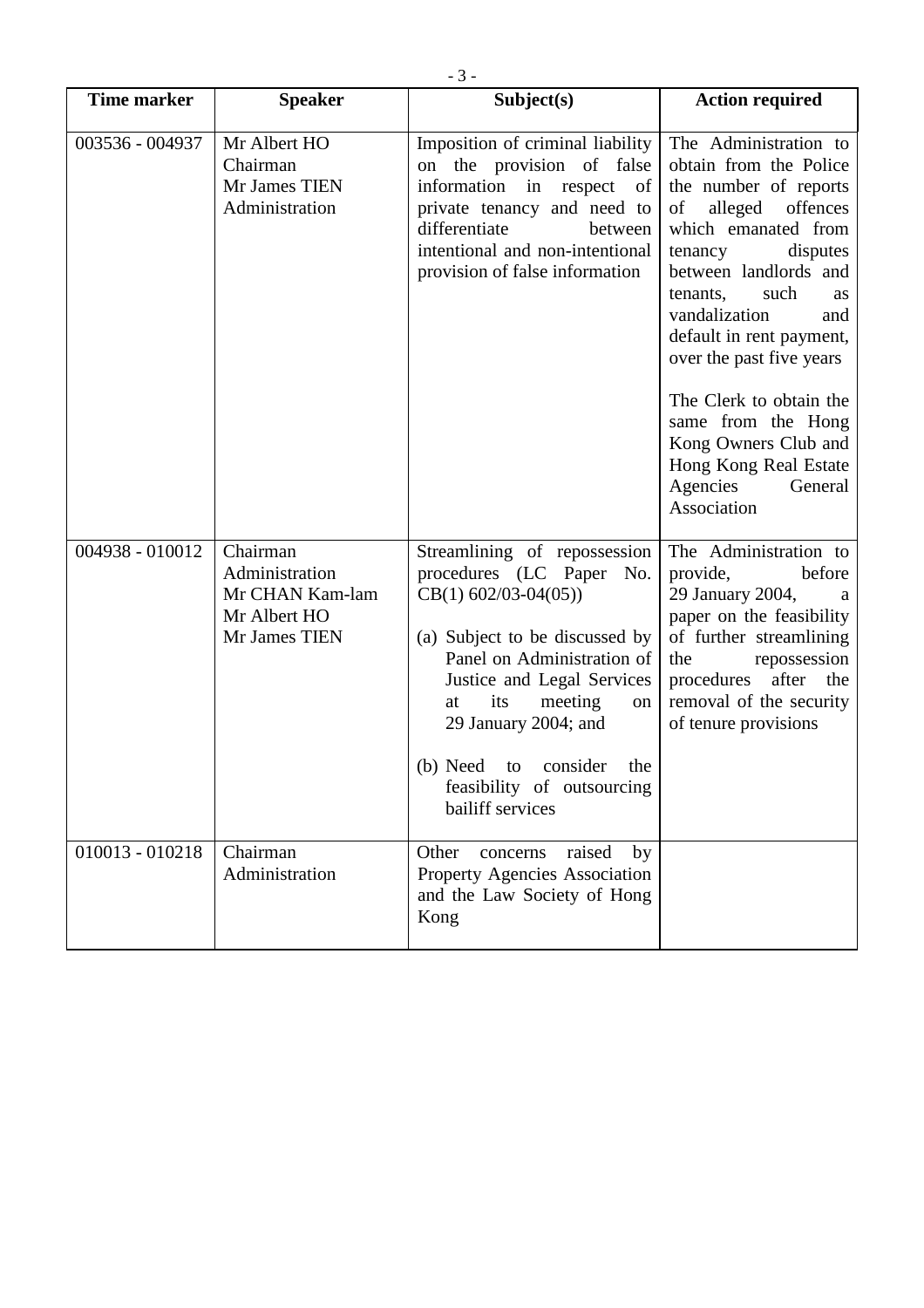| Time marker     | <b>Speaker</b>                                                                                    | Subject(s)                                                                                                                                                                                                                                                                                                                                                                               | <b>Action required</b>                                                                                                                                                                                                                                                                                                                                                                                                                            |
|-----------------|---------------------------------------------------------------------------------------------------|------------------------------------------------------------------------------------------------------------------------------------------------------------------------------------------------------------------------------------------------------------------------------------------------------------------------------------------------------------------------------------------|---------------------------------------------------------------------------------------------------------------------------------------------------------------------------------------------------------------------------------------------------------------------------------------------------------------------------------------------------------------------------------------------------------------------------------------------------|
| 010219 - 010830 | Mr Albert HO<br>Administration<br>Chairman                                                        | (a) Democratic Party's stance<br>on the removal of security<br>of tenure; and<br>(b) Eligibility criteria<br>for<br>public rental<br>housing<br>(PRH) applicable to past<br>beneficiaries of subsidized<br>home ownership (SHO)<br>schemes                                                                                                                                               | The Administration to<br>advise the prevailing<br>eligibility criteria for<br>PRH and the assistance<br>available, from<br>both<br>Government and non-<br>government<br>organizations, to those<br>past SHO beneficiaries<br>who could not afford<br>rented accommodation<br>in the private sector.<br>Consideration<br>should<br>also be given<br>to<br>offering PRH to tenants<br>evicted as a result of<br>the enactment of the<br><b>Bill</b> |
| 010831 - 011221 | Chairman<br>Administration                                                                        | Submissions from Real Estate<br>Developers Association and<br>Hong Kong Bar Association<br>(BA) and the Administration's<br>response                                                                                                                                                                                                                                                     | The Clerk to write to<br>BA to see if it had<br>further views on the<br>drafting and content of<br>the Bill                                                                                                                                                                                                                                                                                                                                       |
| 011222 - 011932 | Chairman<br>Administration                                                                        | List of follow-up<br>actions<br>arising from the discussion at<br>meeting<br>the<br>on<br>20 November 2003 (LC Paper<br>No. CB(1) 585/03-04(08))<br>Item 1 - Administration's<br>response to BA's concerns                                                                                                                                                                               |                                                                                                                                                                                                                                                                                                                                                                                                                                                   |
| 011933 - 014822 | Chairman<br>Administration<br>Mr Albert HO<br>Mr Howard YOUNG<br>Mr Abraham SHEK<br>Mr James TIEN | Item $2 -$<br>Information<br><sub>on</sub><br>tenancies<br>(a) Means to publicize the<br>legislative changes; and<br>(b) Need to notify tenants and<br>sub-tenants<br>of<br>such<br>changes after enactment of<br>the Bill<br>(consideration)<br>could be given to mailing<br>the publication pamphlet<br>with the demand notes for<br>rates/government rent or<br>water supply service) |                                                                                                                                                                                                                                                                                                                                                                                                                                                   |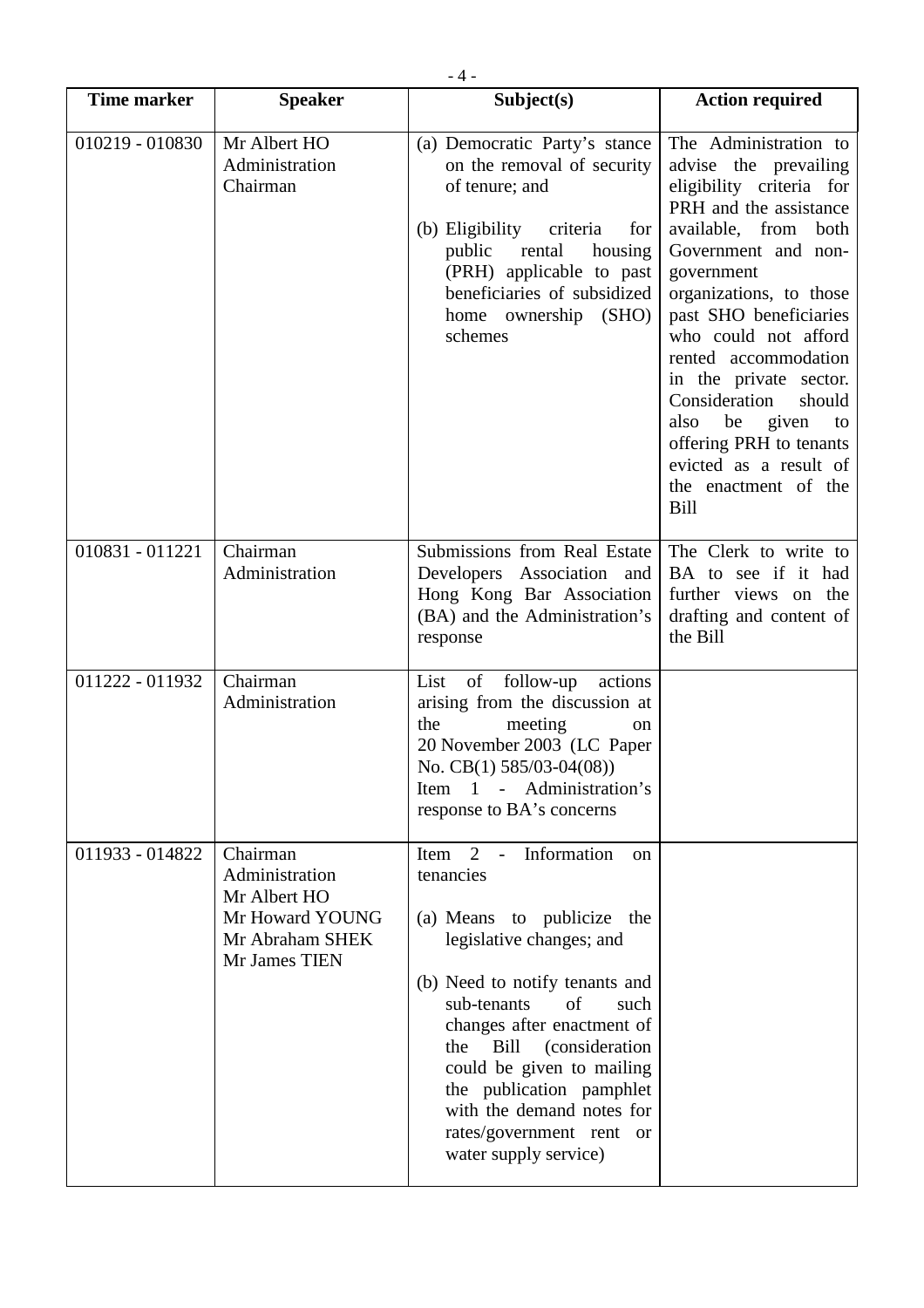| <b>Time marker</b> | <b>Speaker</b>                                                     | Subject(s)                                                                                                                                                                                                          | <b>Action required</b>                                                                                                                                                                                                          |
|--------------------|--------------------------------------------------------------------|---------------------------------------------------------------------------------------------------------------------------------------------------------------------------------------------------------------------|---------------------------------------------------------------------------------------------------------------------------------------------------------------------------------------------------------------------------------|
| 014823 - 015213    | Mr Abraham SHEK<br>Administration<br>Mr Albert HO<br>Mr James TIEN | Adequacy of leaving just two<br>months for the public to be<br>informed of the legislative<br>changes before the appointed<br>date to implement the Bill                                                            | The Administration to<br>critically examine the<br>adequacy of leaving<br>just two months for the<br>public to be informed<br>of<br>legislative<br>the                                                                          |
|                    |                                                                    | (a) Democratic Party might<br>move Committee<br>Stage<br>amendments to allow for a<br>longer grace period and to<br>draw a line on rateable<br>which<br>under<br>values<br>security of tenure would<br>still apply; | changes<br>before<br>the<br>appointed<br>date<br>to<br>implement<br>the<br>Bill,<br>taking into account the<br>far-reaching<br>implications<br>of<br>the<br>removal of security of<br>tenure on the existing<br>260 000<br>some |
|                    |                                                                    | (b) Liberal Party's objection to<br>an extended grace period<br>of one to two years;                                                                                                                                | tenants/sub-tenants.<br>The sudden surge in<br>applications for tenancy<br>renewal within the two-                                                                                                                              |
|                    |                                                                    | (c) The Administration<br>had<br>reached the decision on the<br>two-month period having<br>regard to the outcome of<br>public consultation and the<br>need<br>for<br>early<br>implementation of the Bill;           | month period would<br>inevitably have<br>an<br>impact on the capacity<br>of the Lands Tribunal                                                                                                                                  |
|                    |                                                                    | (d) Outcome<br>of<br>public<br>consultation and telephone<br>survey and whether the<br>two-month grace<br>period<br>had been supported; and                                                                         |                                                                                                                                                                                                                                 |
|                    |                                                                    | Need to<br>address<br>the<br>(e)<br>implications of the passage<br>of the Bill on the property<br>market                                                                                                            |                                                                                                                                                                                                                                 |